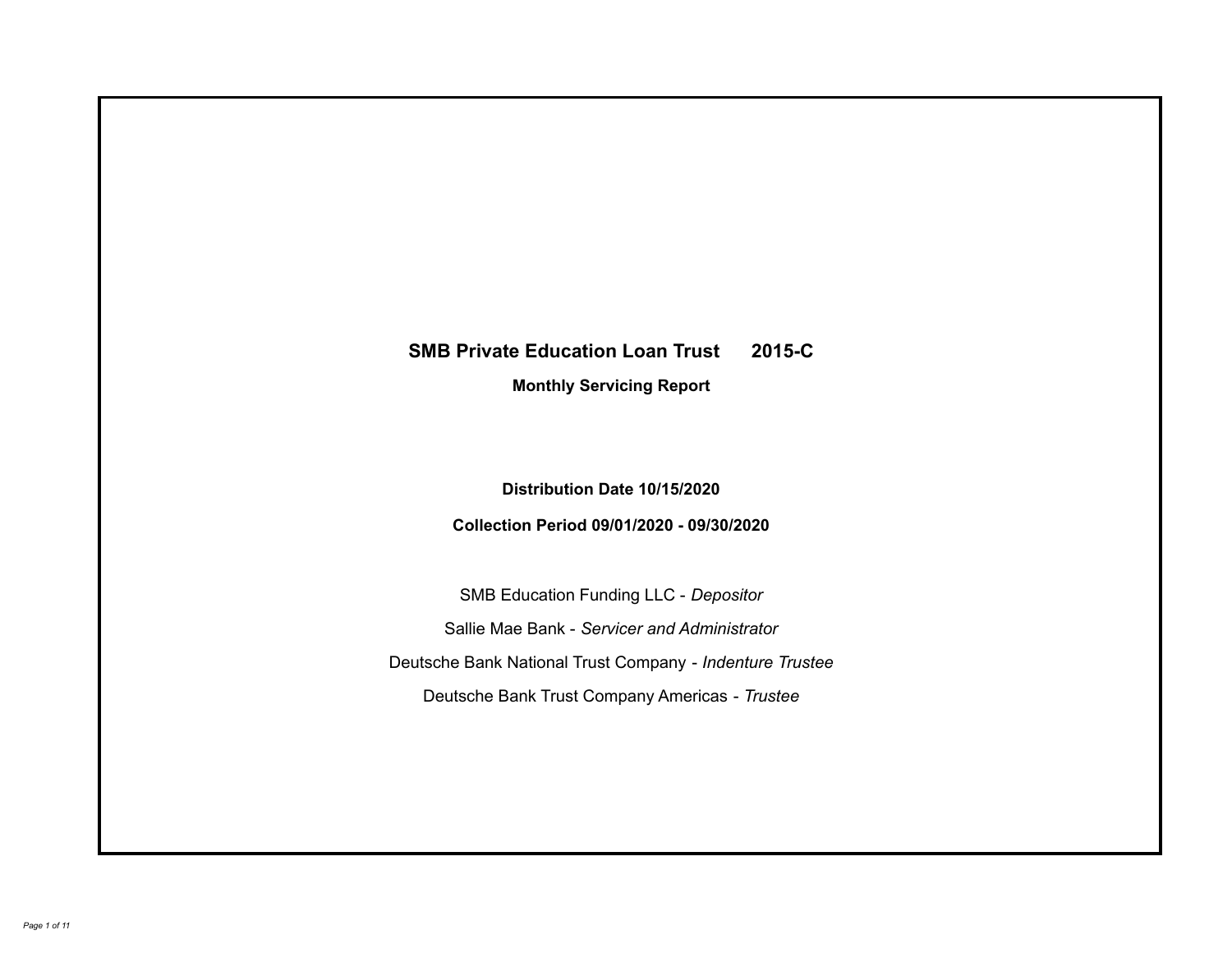| A           | <b>Student Loan Portfolio Characteristics</b>   |                   | Settlement Date<br>10/27/2015 | 08/31/2020            | 09/30/2020            |
|-------------|-------------------------------------------------|-------------------|-------------------------------|-----------------------|-----------------------|
|             | <b>Principal Balance</b>                        |                   | \$693,787,197.00              | \$307,638,647.83      | \$302,598,757.83      |
|             | Interest to be Capitalized Balance              |                   | 55,852,621.68                 | 9,872,172.85          | 9,894,155.76          |
|             | Pool Balance                                    |                   | \$749,639,818.68              | \$317,510,820.68      | \$312,492,913.59      |
|             | Weighted Average Coupon (WAC)                   |                   |                               |                       |                       |
|             | WAC1 (Contractual Interest Rate on the Loan)    |                   | 8.28%                         | 8.58%                 | 8.59%                 |
|             | WAC2 (Average of Applicable Interest Rate)      |                   | 8.28%                         | 7.85%                 | 7.86%                 |
|             | WAC3 (Average of Actual Interest Rate)          |                   | 8.22%                         | 7.77%                 | 7.78%                 |
|             | Weighted Average Remaining Term                 |                   | 127.00                        | 126.42                | 127.18                |
|             | Number of Loans                                 |                   | 65,154                        | 28,637                | 28,166                |
|             | Number of Borrowers<br>Pool Factor              |                   | 45,614                        | 20,664<br>0.423551168 | 20,329<br>0.416857410 |
|             | Since Issued Total Constant Prepayment Rate (1) |                   |                               | 9.59%                 | 9.50%                 |
|             |                                                 |                   |                               |                       |                       |
| $\sf B$     | <b>Debt Securities</b>                          | Cusip/Isin        | 09/15/2020                    |                       | 10/15/2020            |
|             | A <sub>2</sub> A                                | 78448RAB2         | \$52,092,240.79               |                       | \$49,723,854.02       |
|             | A2B                                             | 78448RAC0         | \$25,165,333.69               |                       | \$24,021,185.49       |
|             | A <sub>3</sub>                                  | 78448RAD8         | \$75,000,000.00               |                       | \$75,000,000.00       |
|             | B                                               | 78448RAE6         | \$70,000,000.00               |                       | \$70,000,000.00       |
|             | C                                               | 78448RAF3         | \$50,000,000.00               |                       | \$50,000,000.00       |
|             |                                                 |                   |                               |                       |                       |
| $\mathsf C$ | <b>Certificates</b>                             | <b>Cusip/Isin</b> | 09/15/2020                    |                       | 10/15/2020            |
|             | Residual                                        | 78448R106         | \$100,000.00                  |                       | \$100,000.00          |
|             |                                                 |                   |                               |                       |                       |
| D           | <b>Account Balances</b>                         |                   | 09/15/2020                    |                       | 10/15/2020            |
|             | Reserve Account Balance                         |                   | \$1,884,455.00                |                       | \$1,884,455.00        |
|             |                                                 |                   |                               |                       |                       |
| Е           | <b>Asset / Liability</b>                        |                   | 09/15/2020                    |                       | 10/15/2020            |
|             | Overcollateralization Percentage                |                   | 14.25%                        |                       | 14.00%                |
|             | Specified Overcollateralization Amount          |                   | \$95,253,246.20               |                       | \$93,747,874.08       |
|             | <b>Actual Overcollateralization Amount</b>      |                   | \$45,253,246.20               |                       | \$43,747,874.08       |

(1) For additional information, see 'Since Issued CPR Methodology' found on page 11 of this report.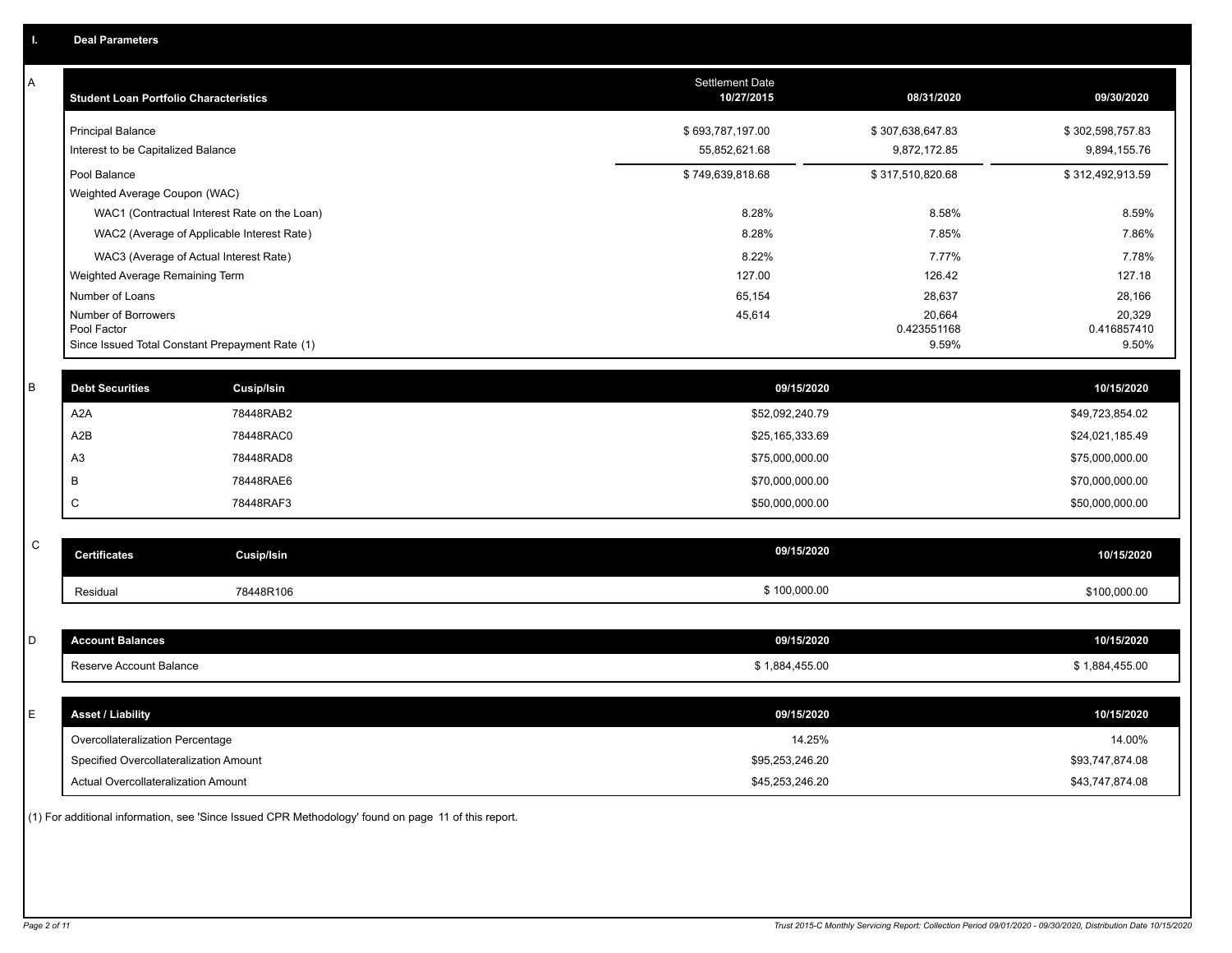## **II. 2015-C Trust Activity 09/01/2020 through 09/30/2020**

| Α | <b>Student Loan Principal Receipts</b>                           |                |
|---|------------------------------------------------------------------|----------------|
|   | <b>Borrower Principal</b>                                        | 5,160,938.45   |
|   | <b>Consolidation Activity Principal</b>                          | 0.00           |
|   | Seller Principal Reimbursement                                   | 0.00           |
|   | Servicer Principal Reimbursement                                 | 0.00           |
|   | Delinquent Principal Purchases by Servicer                       | 0.00           |
|   | <b>Other Principal Deposits</b>                                  | 0.00           |
|   | <b>Total Principal Receipts</b>                                  | \$5,160,938.45 |
| B | <b>Student Loan Interest Receipts</b>                            |                |
|   | Borrower Interest                                                | 1,563,336.41   |
|   | <b>Consolidation Activity Interest</b>                           | 0.00           |
|   | Seller Interest Reimbursement                                    | 885.52         |
|   | Servicer Interest Reimbursement                                  | 0.00           |
|   | Delinquent Interest Purchases by Servicer                        | 0.00           |
|   | <b>Other Interest Deposits</b>                                   | 0.00           |
|   | <b>Total Interest Receipts</b>                                   | \$1,564,221.93 |
| C | <b>Recoveries on Realized Losses</b>                             | \$56,072.30    |
| D | <b>Investment Income</b>                                         | \$140.48       |
| Ε | <b>Funds Borrowed from Next Collection Period</b>                | \$0.00         |
| F | <b>Funds Repaid from Prior Collection Period</b>                 | \$0.00         |
| G | Loan Sale or Purchase Proceeds                                   | \$0.00         |
| н | <b>Initial Deposits to Distribution Account</b>                  | \$0.00         |
|   | <b>Excess Transferred from Other Accounts</b>                    | \$0.00         |
| J | <b>Borrower Benefit Reimbursements</b>                           | \$0.00         |
| K | <b>Other Deposits</b>                                            | \$0.00         |
| L | <b>Other Fees Collected</b>                                      | \$0.00         |
| M | <b>AVAILABLE FUNDS</b>                                           | \$6,781,373.16 |
| N | Non-Cash Principal Activity During Collection Period             | \$121,048.45   |
| O | Aggregate Purchased Amounts by the Depositor, Servicer or Seller | \$0.00         |
| P |                                                                  |                |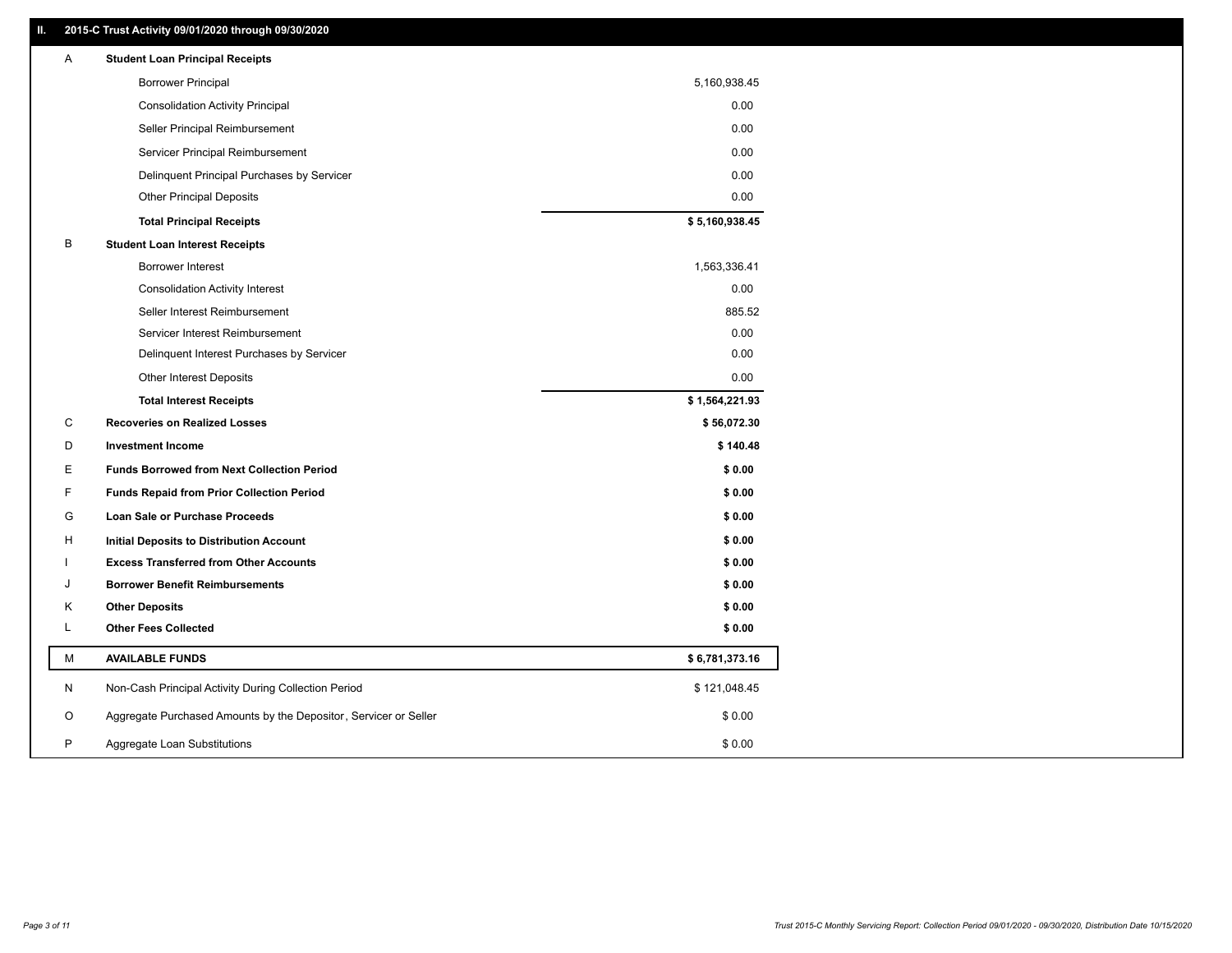|                   |                       |                          |         |                                                                  | <b>Loans by Repayment Status</b> |                            |                          |         |                                                           |                |                            |
|-------------------|-----------------------|--------------------------|---------|------------------------------------------------------------------|----------------------------------|----------------------------|--------------------------|---------|-----------------------------------------------------------|----------------|----------------------------|
|                   |                       |                          |         | 09/30/2020                                                       |                                  |                            |                          |         | 08/31/2020                                                |                |                            |
|                   |                       | <b>Wtd Avg</b><br>Coupon | # Loans | <b>Principal and</b><br><b>Interest Accrued</b><br>to Capitalize | % of Principal                   | % of Loans in<br>Repay (1) | <b>Wtd Avg</b><br>Coupon | # Loans | Principal and<br><b>Interest Accrued</b><br>to Capitalize | % of Principal | % of Loans in<br>Repay (1) |
| INTERIM:          | IN SCHOOL             | 8.89%                    | 445     | \$6,964,261.38                                                   | 2.229%                           | $-$ %                      | 8.92%                    | 428     | \$6,549,309.89                                            | 2.063%         | $-$ %                      |
|                   | GRACE                 | 8.81%                    | 222     | \$3,765,541.57                                                   | 1.205%                           | $-$ %                      | 8.76%                    | 246     | \$4,281,746.22                                            | 1.349%         | $-$ %                      |
|                   | <b>DEFERMENT</b>      | 8.60%                    | 1,980   | \$27,620,262.19                                                  | 8.839%                           | $-$ %                      | 8.57%                    | 1,797   | \$25,793,650.65                                           | 8.124%         | $-$ %                      |
| <b>REPAYMENT:</b> | <b>CURRENT</b>        | 7.63%                    | 23,635  | \$247,117,691.67                                                 | 79.079%                          | 90.142%                    | 7.60%                    | 23,720  | \$246,019,812.48                                          | 77.484%        | 87.587%                    |
|                   | 31-60 DAYS DELINQUENT | 7.56%                    | 435     | \$5,833,060.16                                                   | 1.867%                           | 2.128%                     | 8.02%                    | 539     | \$7,521,147.16                                            | 2.369%         | 2.678%                     |
|                   | 61-90 DAYS DELINQUENT | 7.72%                    | 292     | \$4,641,334.83                                                   | 1.485%                           | 1.693%                     | 7.66%                    | 273     | \$4,467,122.23                                            | 1.407%         | 1.590%                     |
|                   | > 90 DAYS DELINQUENT  | 8.28%                    | 146     | \$2,124,201.16                                                   | 0.680%                           | 0.775%                     | 8.65%                    | 160     | \$2,298,155.99                                            | 0.724%         | 0.818%                     |
|                   | FORBEARANCE           | 8.02%                    | 1,011   | \$14,426,560.63                                                  | 4.617%                           | 5.262%                     | 8.03%                    | 1,474   | \$20,579,876.06                                           | 6.482%         | 7.327%                     |
| <b>TOTAL</b>      |                       |                          | 28,166  | \$312,492,913.59                                                 | 100.00%                          | 100.00%                    |                          | 28,637  | \$317,510,820.68                                          | 100.00%        | 100.00%                    |

Percentages may not total 100% due to rounding  $\star$ 

1 Loans classified in "Repayment" include any loan for which interim interest only, \$25 fixed payments or full principal and interest payments are due.

|                         |                                                                                                                              |                          |         |                                                           | <b>Loans by Borrower Status</b> |                                |                          |         |                                                           |                |                                |
|-------------------------|------------------------------------------------------------------------------------------------------------------------------|--------------------------|---------|-----------------------------------------------------------|---------------------------------|--------------------------------|--------------------------|---------|-----------------------------------------------------------|----------------|--------------------------------|
|                         |                                                                                                                              |                          |         | 09/30/2020                                                |                                 |                                |                          |         | 08/31/2020                                                |                |                                |
|                         |                                                                                                                              | <b>Wtd Avg</b><br>Coupon | # Loans | Principal and<br><b>Interest Accrued</b><br>to Capitalize | % of Principal                  | % of Loans in<br>P&I Repay (2) | <b>Wtd Avg</b><br>Coupon | # Loans | Principal and<br><b>Interest Accrued</b><br>to Capitalize | % of Principal | % of Loans in<br>P&I Repay (2) |
| INTERIM:                | IN SCHOOL                                                                                                                    | 8.78%                    | 789     | \$12,395,304.09                                           | 3.967%                          | $-$ %                          | 8.78%                    | 763     | \$12,032,544.87                                           | 3.790%         | $-$ %                          |
|                         | GRACE                                                                                                                        | 8.74%                    | 400     | \$6,939,320.93                                            | 2.221%                          | $-$ %                          | 8.74%                    | 434     | \$7,397,783.20                                            | 2.330%         | $-$ %                          |
|                         | <b>DEFERMENT</b>                                                                                                             | 8.43%                    | 3,370   | \$45,142,705.44                                           | 14.446%                         | $-$ %                          | 8.42%                    | 3,063   | \$41,539,074.20                                           | 13.083%        | $-$ %                          |
| P&I REPAYMENT:          | <b>CURRENT</b>                                                                                                               | 7.55%                    | 21,734  | \$221,100,345.45                                          | 70.754%                         | 89.148%                        | 7.52%                    | 21,949  | \$221,896,067.08                                          | 69.886%        | 86.495%                        |
|                         | 31-60 DAYS DELINQUENT                                                                                                        | 7.55%                    | 428     | \$5,764,312.23                                            | 1.845%                          | 2.324%                         | 7.99%                    | 528     | \$7,369,381.34                                            | 2.321%         | 2.873%                         |
|                         | 61-90 DAYS DELINQUENT                                                                                                        | 7.72%                    | 289     | \$4,602,672.60                                            | 1.473%                          | 1.856%                         | 7.65%                    | 269     | \$4,408,977.62                                            | 1.389%         | 1.719%                         |
|                         | > 90 DAYS DELINQUENT                                                                                                         | 8.28%                    | 145     | \$2,121,692.22                                            | 0.679%                          | 0.855%                         | 8.66%                    | 157     | \$2,287,116.31                                            | 0.720%         | 0.892%                         |
|                         | FORBEARANCE                                                                                                                  | 8.02%                    | 1,011   | \$14,426,560.63                                           | 4.617%                          | 5.817%                         | 8.03%                    | 1,474   | \$20,579,876.06                                           | 6.482%         | 8.022%                         |
| <b>TOTAL</b><br>$\star$ | Percentages may not total 100% due to rounding                                                                               |                          | 28,166  | \$312,492,913.59                                          | 100.00%                         | 100.00%                        |                          | 28,637  | \$317,510,820.68                                          | 100.00%        | 100.00%                        |
|                         | 2 Loans classified in "P&I Repayment" includes only those loans for which scheduled principal and interest payments are due. |                          |         |                                                           |                                 |                                |                          |         |                                                           |                |                                |

WAC reflects WAC3 To conform with company standard reporting these sections now include Princial and Interest Accrued to Capitalize .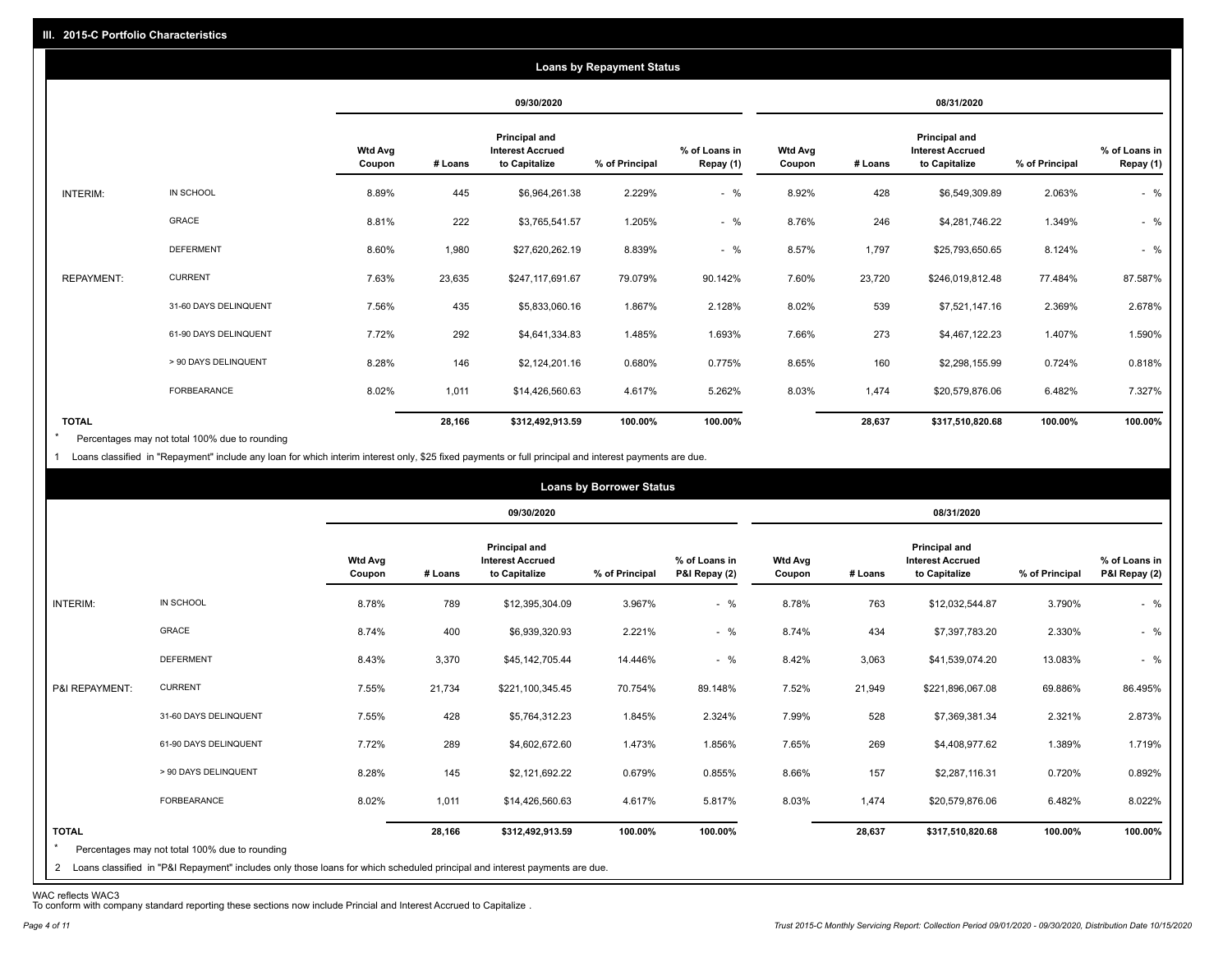|                                                                                                  | 9/30/2020        | 8/31/2020        |  |
|--------------------------------------------------------------------------------------------------|------------------|------------------|--|
| Pool Balance                                                                                     | \$312,492,913.59 | \$317,510,820.68 |  |
| Total # Loans                                                                                    | 28,166           | 28,637           |  |
| Total # Borrowers                                                                                | 20,329           | 20,664           |  |
| Weighted Average Coupon                                                                          | 7.86%            | 7.85%            |  |
| Weighted Average Remaining Term                                                                  | 127.18           | 126.42           |  |
| Percent of Pool - Cosigned                                                                       | 93.5%            | 93.5%            |  |
| Percent of Pool - Non Cosigned                                                                   | 6.5%             | 6.5%             |  |
| Borrower Interest Accrued for Period                                                             | \$1,936,709.57   | \$2,035,213.87   |  |
| Outstanding Borrower Interest Accrued                                                            | \$13,023,367.26  | \$13,237,189.84  |  |
| Gross Principal Realized Loss - Periodic *                                                       | \$417,943.51     | \$353,334.47     |  |
| Gross Principal Realized Loss - Cumulative *                                                     | \$31,569,076.73  | \$31,151,133.22  |  |
| Recoveries on Realized Losses - Periodic                                                         | \$56,072.30      | \$79,115.39      |  |
| Recoveries on Realized Losses - Cumulative                                                       | \$5,054,345.68   | \$4,998,273.38   |  |
| Net Losses - Periodic                                                                            | \$361,871.21     | \$274,219.08     |  |
| Net Losses - Cumulative                                                                          | \$26,514,731.05  | \$26,152,859.84  |  |
| Non-Cash Principal Activity - Capitalized Interest                                               | \$547,091.02     | \$390,830.90     |  |
| Since Issued Total Constant Prepayment Rate (CPR) (1)                                            | 9.50%            | 9.59%            |  |
| <b>Loan Substitutions</b>                                                                        | \$0.00           | \$0.00           |  |
| <b>Cumulative Loan Substitutions</b>                                                             | \$0.00           | \$0.00           |  |
| <b>Unpaid Servicing Fees</b>                                                                     | \$0.00           | \$0.00           |  |
| <b>Unpaid Administration Fees</b>                                                                | \$0.00           | \$0.00           |  |
| <b>Unpaid Carryover Servicing Fees</b>                                                           | \$0.00           | \$0.00           |  |
| Note Interest Shortfall                                                                          | \$0.00           | \$0.00           |  |
| Loans in Modification                                                                            | \$38,579,089.63  | \$39,046,658.40  |  |
| % of Loans in Modification as a % of Loans in Repayment (P&I)                                    | 16.52%           | 16.55%           |  |
|                                                                                                  |                  |                  |  |
| % Annualized Gross Principal Realized Loss - Periodic as a %<br>of Loans in Repayment (P&I) * 12 | 2.15%            | 1.80%            |  |
| % Gross Principal Realized Loss - Cumulative as a % of<br>Original Pool Balance                  | 4.21%            | 4.16%            |  |
|                                                                                                  |                  |                  |  |

\* In accordance with the Servicer's current policies and procedures, after September 1, 2017 loans subject to bankruptcy claims generally will not be reported as a charged- off unless and until they are delinquent for 120

(1) For additional information, see 'Since Issued CPR Methodology' found on page 11 of this report.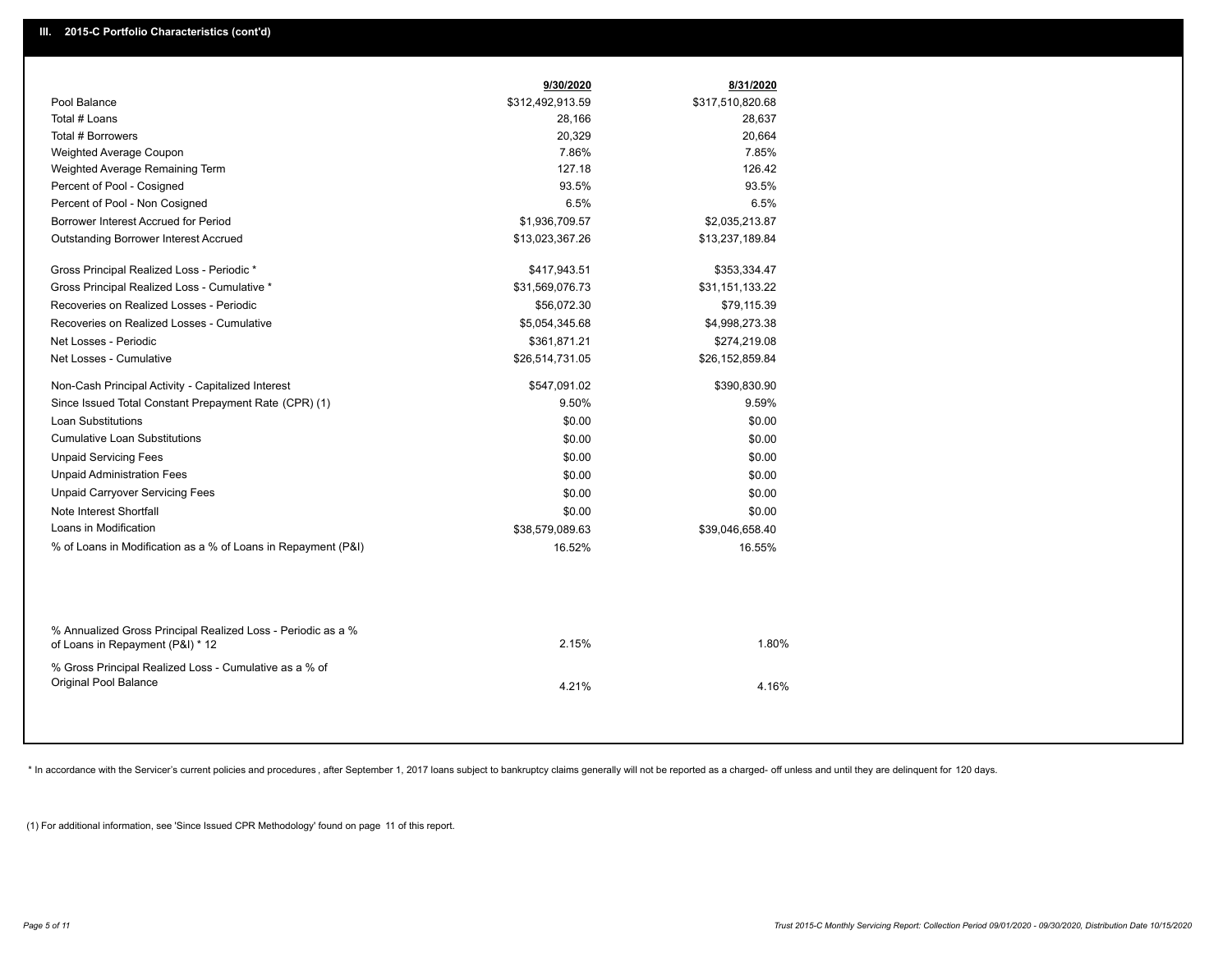#### **Loan Program**  A

|                                    | Weighted<br><b>Average Coupon</b> | # LOANS     | <b>\$ AMOUNT</b> | $%$ *     |
|------------------------------------|-----------------------------------|-------------|------------------|-----------|
| - Smart Option Interest-Only Loans | 7.11%                             | 5,328       | \$37,674,617.61  | 12.056%   |
| - Smart Option Fixed Pay Loans     | 7.75%                             | 7,349       | \$95,889,891.20  | 30.685%   |
| - Smart Option Deferred Loans      | 7.94%                             | 15.489      | \$178,928,404.78 | 57.258%   |
| - Other Loan Programs              | $0.00\%$                          | $\mathbf 0$ | \$0.00           | $0.000\%$ |
| <b>Total</b>                       | 7.78%                             | 28,166      | \$312,492,913.59 | 100.000%  |

\* Percentages may not total 100% due to rounding

B

C

**Index Type**

|                       | Weighted<br><b>Average Coupon</b> | # LOANS  | <b>\$ AMOUNT</b> | $%$ *    |
|-----------------------|-----------------------------------|----------|------------------|----------|
| - Fixed Rate Loans    | 7.35%                             | 7,000    | \$93,812,592.84  | 30.021%  |
| - LIBOR Indexed Loans | 7.96%                             | 21,166   | \$218,680,320.75 | 69.979%  |
| - Other Index Rates   | $0.00\%$                          | $\Omega$ | \$0.00           | 0.000%   |
| <b>Total</b>          | 7.78%                             | 28,166   | \$312,492,913.59 | 100.000% |

\* Percentages may not total 100% due to rounding

## **Weighted Average Recent FICO**

| $0 - 639$            | 2,178  | \$26,471,566.48  | 8.471%   |
|----------------------|--------|------------------|----------|
| 640 - 669            | 1,899  | \$22,380,905.64  | 7.162%   |
| 670 - 699            | 2,933  | \$34,659,276.56  | 11.091%  |
| 700 - 739            | 5,857  | \$67,102,861.96  | 21.473%  |
| $740 +$              | 15,298 | \$161,877,012.82 | 51.802%  |
| $N/A$ <sub>(1)</sub> |        | \$1,290.13       | 0.000%   |
| <b>Total</b>         | 28,166 | \$312,492,913.59 | 100.000% |

WAC reflects WAC3

To conform with company standard reporting these sections now include Princial and Interest Accrued to Capitalize .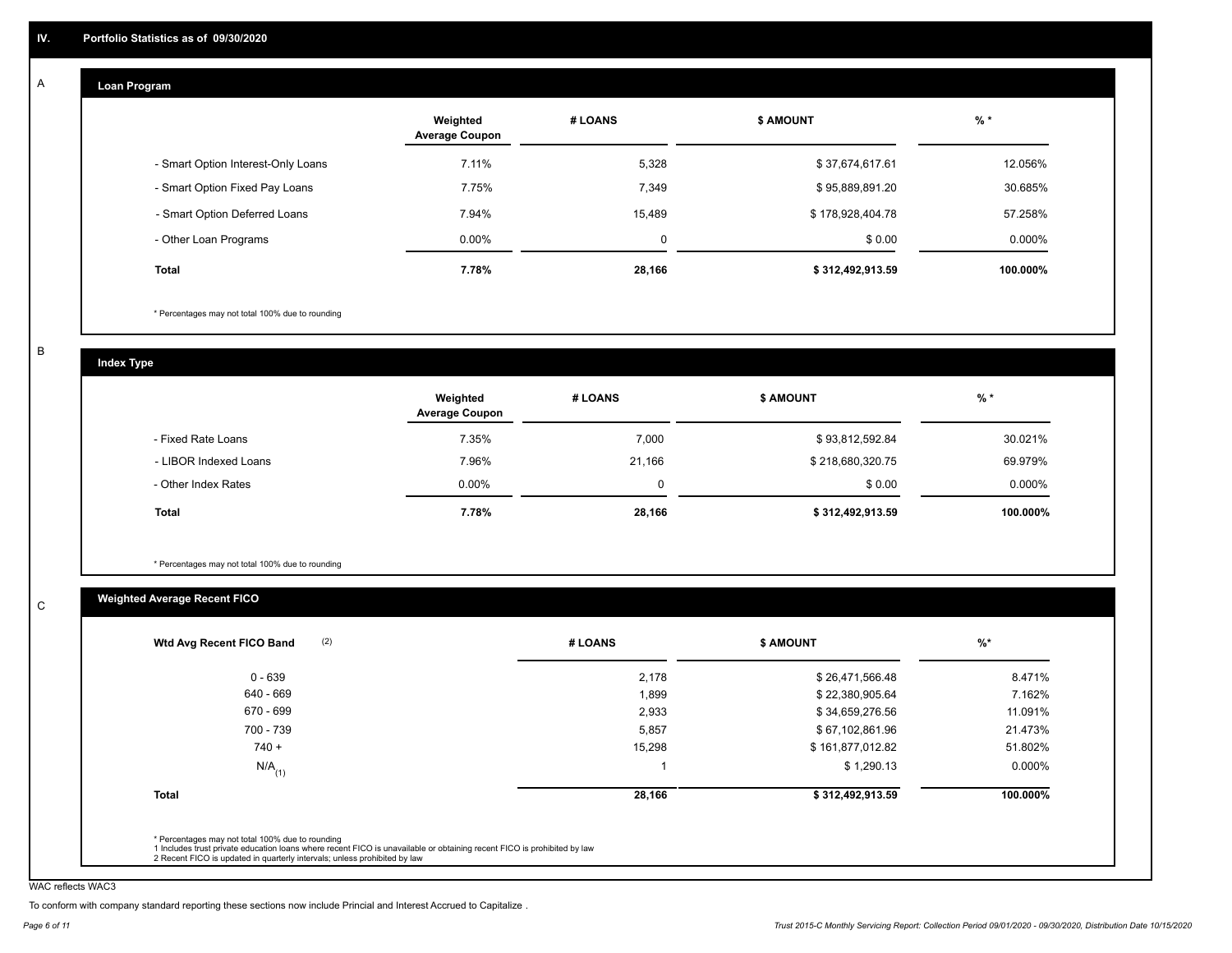| V. |       | 2015-C Reserve Account and Principal Distribution Calculations                             |                  |  |
|----|-------|--------------------------------------------------------------------------------------------|------------------|--|
| А. |       | <b>Reserve Account</b>                                                                     |                  |  |
|    |       | Specified Reserve Account Balance                                                          | \$1,884,455.00   |  |
|    |       | Actual Reserve Account Balance                                                             | \$1,884,455.00   |  |
| В. |       | <b>Principal Distribution Amount</b>                                                       |                  |  |
|    | i.    | Class A Notes Outstanding                                                                  | \$152,257,574.48 |  |
|    | ii.   | Pool Balance                                                                               | \$312,492,913.59 |  |
|    | iii.  | First Priority Principal Distribution Amount (i - ii)                                      | \$0.00           |  |
|    | iv.   | Class A and B Notes Outstanding                                                            | \$222,257,574.48 |  |
|    | v.    | First Priority Principal Distribution Amount                                               | \$0.00           |  |
|    | vi.   | Pool Balance                                                                               | \$312,492,913.59 |  |
|    | vii.  | Specified Overcollateralization Amount                                                     | \$93,747,874.08  |  |
|    | viii. | Available Funds (after payment of waterfall items A through H)                             | \$5,892,103.02   |  |
|    | ix.   | <b>Class C Notes Outstanding</b>                                                           | \$50,000,000.00  |  |
|    | х.    | Regular Principal Distribution Amount (if (iv > 0, (iv - v) - (vi - vii), min(viii, ix))   | \$3,512,534.97   |  |
|    |       | Pool Balance                                                                               |                  |  |
|    | xi.   |                                                                                            | \$312,492,913.59 |  |
|    | xii.  | 10% of Initial Pool Balance                                                                | \$74,963,981.87  |  |
|    | xiii. | First Priority Principal Distribution Amount                                               | \$0.00           |  |
|    | XIV.  | Regular Principal Distribution Amount                                                      | \$3,512,534.97   |  |
|    | XV.   | Available Funds (after payment of waterfall items A through J)                             | \$2,379,568.05   |  |
|    |       | xvi. Additional Principal Distribution Amount (if(ix $\lt$ = x, min(xv, xi - xiii - xiv))) | \$0.00           |  |
|    |       |                                                                                            |                  |  |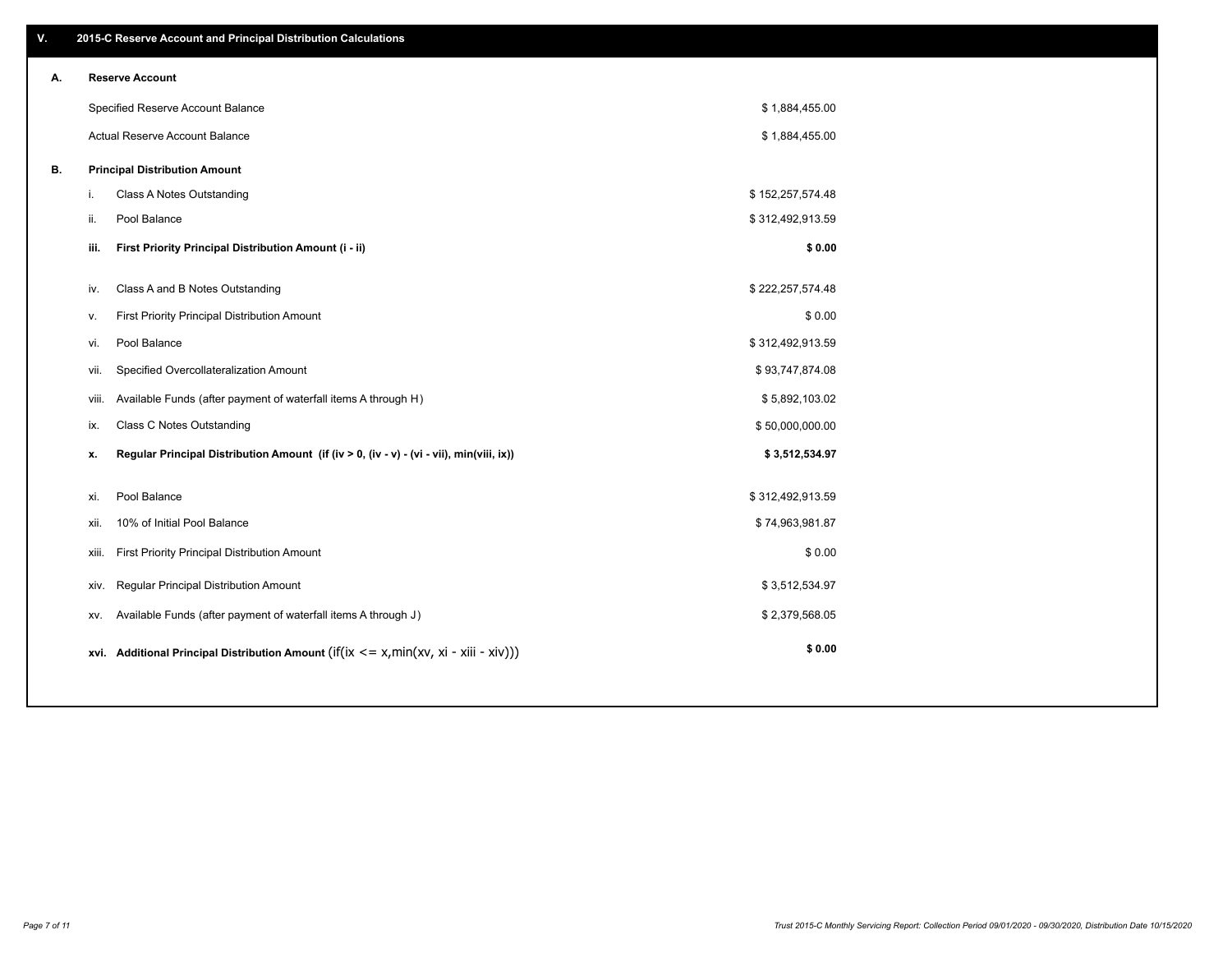|    |                                                         | Paid           | <b>Funds Balance</b> |
|----|---------------------------------------------------------|----------------|----------------------|
|    | <b>Total Available Funds</b>                            |                | \$6,781,373.16       |
| Α  | <b>Trustee Fees</b>                                     | \$0.00         | \$6,781,373.16       |
| В  | <b>Servicing Fees</b>                                   | \$205,938.54   | \$6,575,434.62       |
| C  | i. Administration Fees                                  | \$8,333.00     | \$6,567,101.62       |
|    | ii. Unreimbursed Administrator Advances plus any Unpaid | \$0.00         | \$6,567,101.62       |
| D  | Class A Noteholders Interest Distribution Amount        | \$283,331.93   | \$6,283,769.69       |
| Е  | First Priority Principal Payment                        | \$0.00         | \$6,283,769.69       |
| F. | Class B Noteholders Interest Distribution Amount        | \$204,166.67   | \$6,079,603.02       |
| G  | <b>Class C Noteholders Interest Distribution Amount</b> | \$187,500.00   | \$5,892,103.02       |
| H  | Reinstatement Reserve Account                           | \$0.00         | \$5,892,103.02       |
|    | Regular Principal Distribution                          | \$3,512,534.97 | \$2,379,568.05       |
| J  | <b>Carryover Servicing Fees</b>                         | \$0.00         | \$2,379,568.05       |
| Κ  | Additional Principal Distribution Amount                | \$0.00         | \$2,379,568.05       |
| L  | Unpaid Expenses of Trustee                              | \$0.00         | \$2,379,568.05       |
| M  | Unpaid Expenses of Administrator                        | \$0.00         | \$2,379,568.05       |
| N  | Remaining Funds to the Residual Certificateholders      | \$2,379,568.05 | \$0.00               |

## **Waterfall Conditions**

|      | Pool Balance                                                                       | \$312,492,913.59 |  |
|------|------------------------------------------------------------------------------------|------------------|--|
|      | Class A and B Notes Outstanding                                                    | \$222,257,574.48 |  |
| iii. | Class C Noteholders' Interest Distribution Ratio (i / ii)                          | 140.60%          |  |
| iv.  | Minimum Ratio                                                                      | 110.00%          |  |
| v.   | Is the Class C Noteholders' Interest Distribution Condition Satisfied (iii $>$ iv) |                  |  |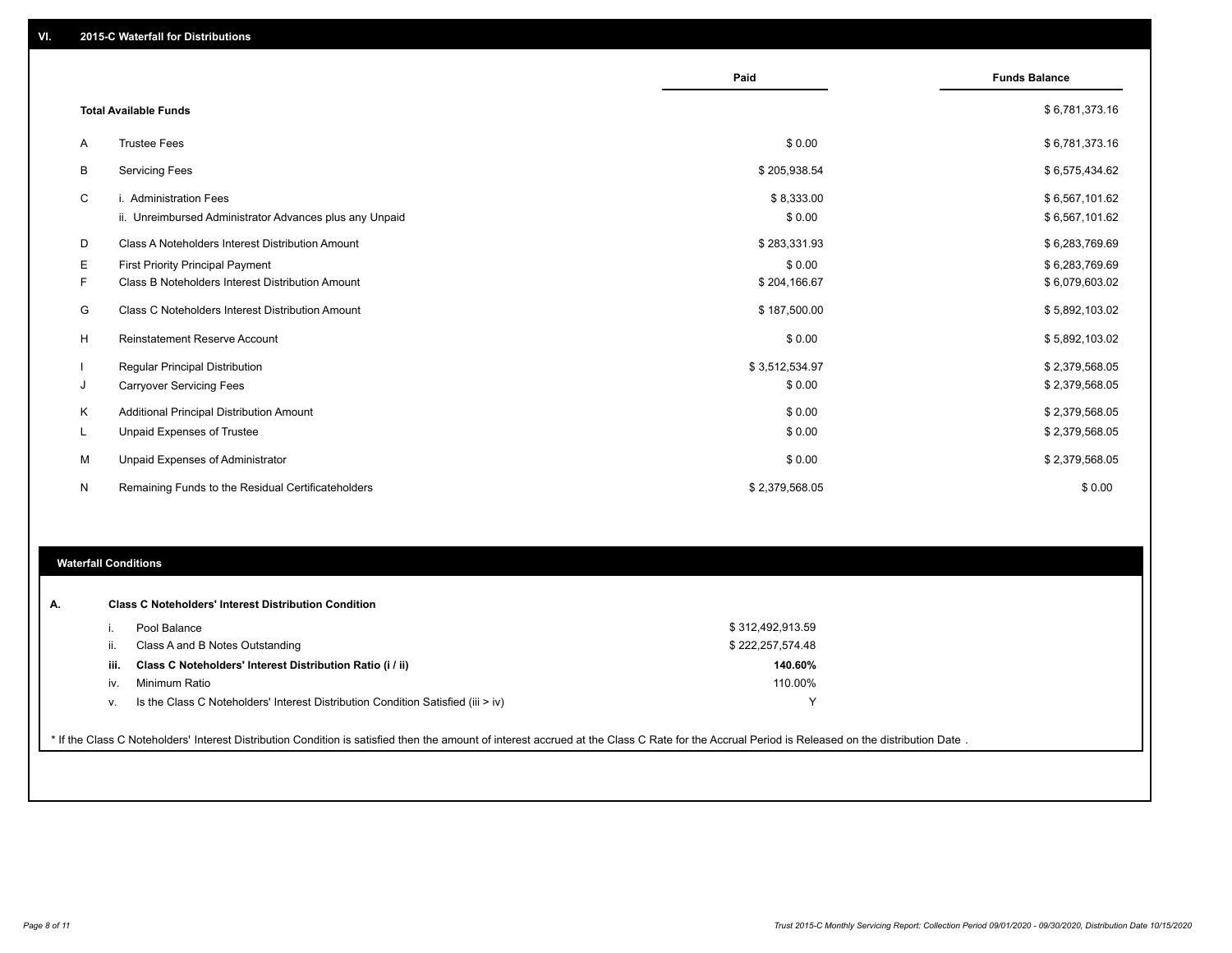## Paydown Factor 0.011441482 0.011441482 0.000000000 Ending Principal Balance \$ 75,000,000.00 \$ \$ 49,723,854.02 \$ 49,723,854.02 \$ 24,021,185.49 \$ 75,000,000.00 Principal Paid \$2,368,386.77 \$ 1,144,148.20 \$ - Interest Shortfall \$ - \$ - \$ - Interest Paid \$ 119,378.05 \$ 32,555.13 \$ 131,398.75 Total Interest Due \$ 119,378.05 \$ 32,555.13 \$ \$ 32,555.13 \$ 32,555.13 \$ 32,555.13 Interest Shortfall from Prior Period Plus Accrued Interest \$ - \$ - \$ - Current Interest Due \$ 119,378.05 \$ 32,555.13 \$ 131,398.75 Accrued Interest Factor 0.002291667 0.001293650 0.001751983 Interest Rate\* 2.75000% 1.55238% 2.10238% Daycount Fraction 0.08333333 0.08333333 0.08333333 Accrual Period End 10/15/2020 10/15/2020 10/15/2020 Accrual Period Begin 9/15/2020 9/15/2020 9/15/2020 Record Date (Days Prior to Distribution) 1 1 NEW YORK BUSINESS DAY 1 NEW YORK BUSINESS DAY 1 NEW YORK BUSINESS DAY Spread/Fixed Rate 2.75% 1.40% 1.95% Index FIXED LIBOR LIBOR Beginning Balance \$ 75,000,000.00 \$ \$ \$2,092,240.79 \$ \$52,092,240.79 \$ \$25,165,333.69 \$ 75,000,000.00 Cusip/Isin 78448RAB2 78448RAC0 78448RAD8 **A2A A2B A3 Distribution Amounts VII. 2015-C Distributions**

0.240211855 0.240211855 1.000000000

\* Pay rates for Current Distribution. For the interest rates applicable to the next distribution date, please see https://www.salliemae.com/about/investors/data/SMBabrate.txt.

Ending Balance Factor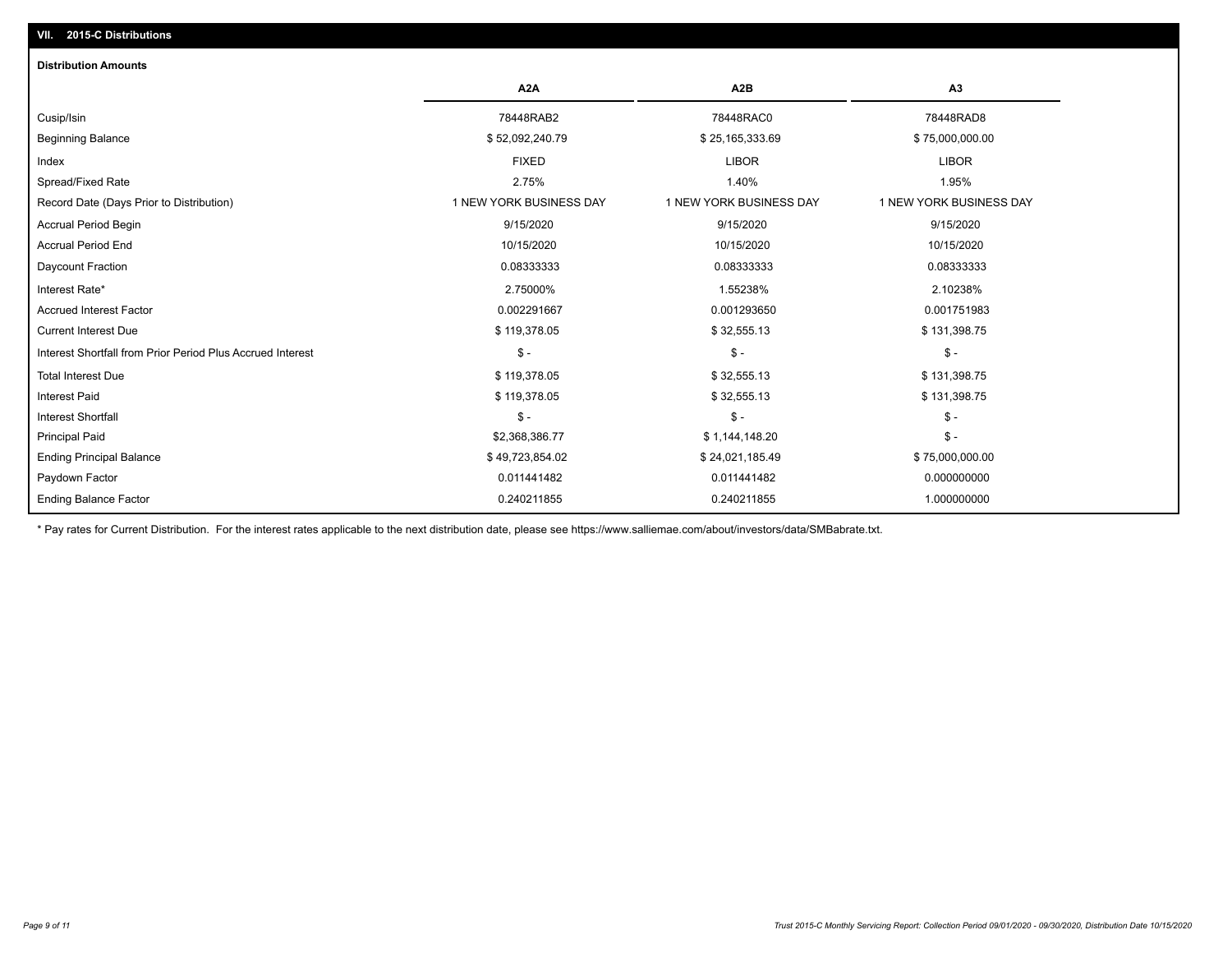| <b>Distribution Amounts</b>                                |                         |                         |
|------------------------------------------------------------|-------------------------|-------------------------|
|                                                            | в                       | C                       |
| Cusip/Isin                                                 | 78448RAE6               | 78448RAF3               |
| <b>Beginning Balance</b>                                   | \$70,000,000.00         | \$50,000,000.00         |
| Index                                                      | <b>FIXED</b>            | <b>FIXED</b>            |
| Spread/Fixed Rate                                          | 3.50%                   | 4.50%                   |
| Record Date (Days Prior to Distribution)                   | 1 NEW YORK BUSINESS DAY | 1 NEW YORK BUSINESS DAY |
| <b>Accrual Period Begin</b>                                | 9/15/2020               | 9/15/2020               |
| <b>Accrual Period End</b>                                  | 10/15/2020              | 10/15/2020              |
| Daycount Fraction                                          | 0.08333333              | 0.08333333              |
| Interest Rate*                                             | 3.50000%                | 4.50000%                |
| <b>Accrued Interest Factor</b>                             | 0.002916667             | 0.003750000             |
| <b>Current Interest Due</b>                                | \$204,166.67            | \$187,500.00            |
| Interest Shortfall from Prior Period Plus Accrued Interest | $\mathsf{\$}$ -         | $\mathsf{\$}$ -         |
| <b>Total Interest Due</b>                                  | \$204,166.67            | \$187,500.00            |
| <b>Interest Paid</b>                                       | \$204,166.67            | \$187,500.00            |
| <b>Interest Shortfall</b>                                  | $\mathsf{\$}$ -         | $\mathsf{\$}$ -         |
| <b>Principal Paid</b>                                      | $\mathsf{\$}$ -         | $\mathsf{\$}$ -         |
| <b>Ending Principal Balance</b>                            | \$70,000,000.00         | \$50,000,000.00         |
| Paydown Factor                                             | 0.000000000             | 0.000000000             |
| <b>Ending Balance Factor</b>                               | 1.000000000             | 1.000000000             |

\* Pay rates for Current Distribution. For the interest rates applicable to the next distribution date, please see https://www.salliemae.com/about/investors/data/SMBabrate.txt.

**VII. 2015-C Distributions**